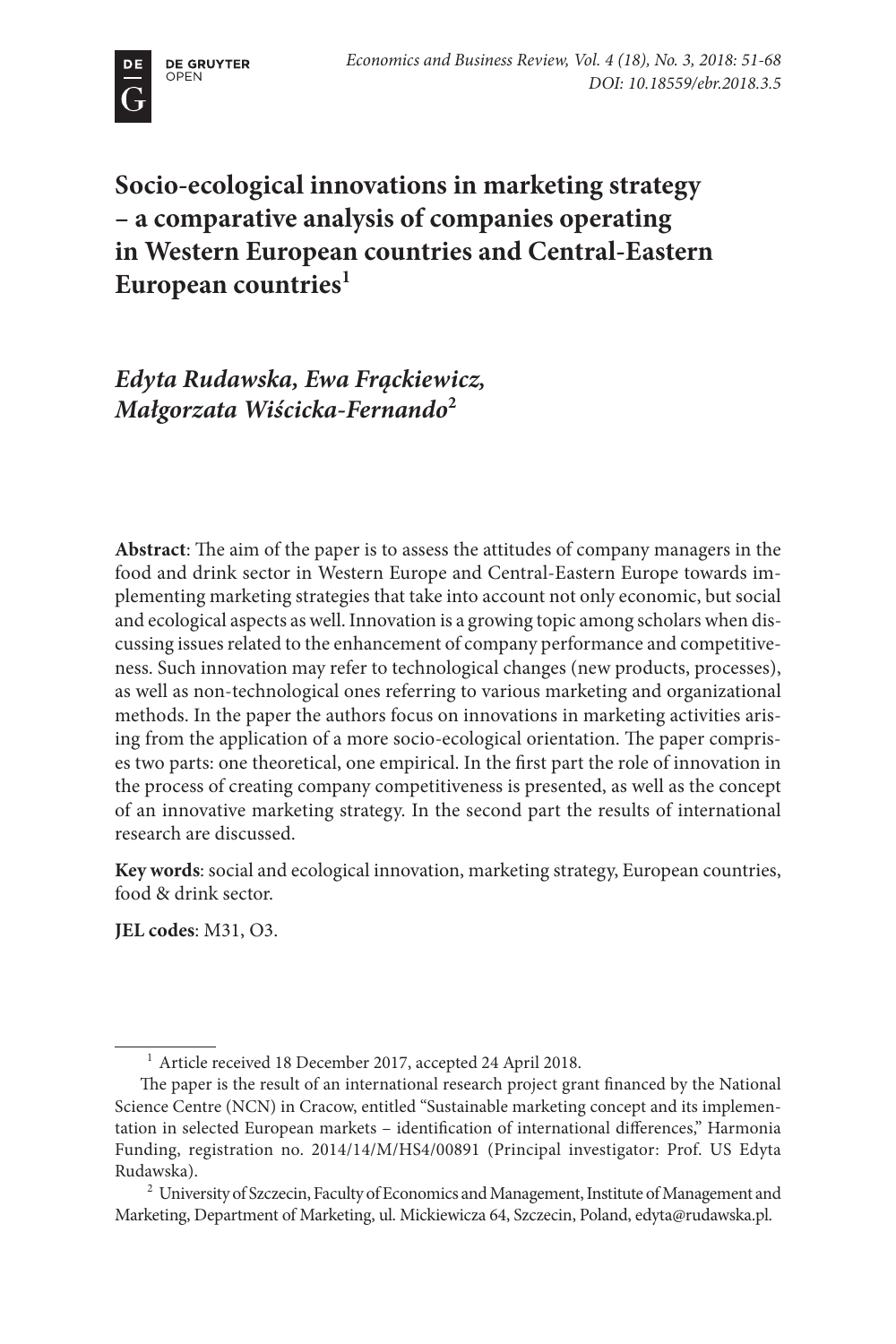# **Introduction**

The contemporary economic arena in which enterprises and other market players operate creates the need to modify the management systems of these entities, which entails introducing innovative solutions to improve the efficiency and effectiveness of operations. These may be either technological innovations related to new products or processes, or non-technological ones. The latter are connected with new organization, management or marketing methods applied by the above organizations (Caiazza, Volpe, & Audretsch, 2014). Changes in the market and new concepts that emerge as a result of these changes, such as CSR or sustainable development, mean that these innovations increasingly concern social and environmental matters (Finch, Geiger, & Harkness, 2017; Katsikeas, Leonidou, & Zeriti, 2016). Generally they involve changes in the organizational structure or marketing activities which help to reduce or prevent negative impacts on the environment or society while at the same time enabling companies to meet their financial goals.

The authors focus their attention on social and ecological innovations at the level of business entities in relation to marketing. These innovations are understood as the implementation of new marketing strategies and methods which take into account not only economic but also social and environmental aspects, thus contributing to sustainable development, as well as the competitiveness of enterprises (Bossle, Barcellos, & Vieira, 2016). Such innovations play a key role in protecting the environment and improving the quality of life for society as a whole (Smith, Voß, & Grin, 2010). Despite the progress made in research regarding social and environmental innovation in marketing there is still a paucity of research on the topic especially regarding the implementation of marketing strategies based on such innovations. Past research focused more on the influence of such innovations on consumer attitudes and preferences, on their role on product development or their influence on relationships with stakeholders (Katsikeas et al., 2016; Trudel & Argo, 2013). There is also a research gap as far as social and environmental innovations in marketing are concerned with regard to SMEs. Most research so far has focused on big companies. However the practice of including social and environmental innovations in micro, small and medium enterprises is still not widespread.

Creating and implementing innovation, including social and ecological innovation in the field of marketing, seems particularly important in the food and drink sector. On the one hand this is because of the growing global population (it is forecast that in 2050 the population of the world will reach 9-10 billion people) (Tracy, 2017) and consequently the growing demand for food. On the other hand it is connected with the fact that this sector is one of the most environmentally harmful ones. Therefore the introduction of social and environmental innovations in this sector can have a significant impact as regards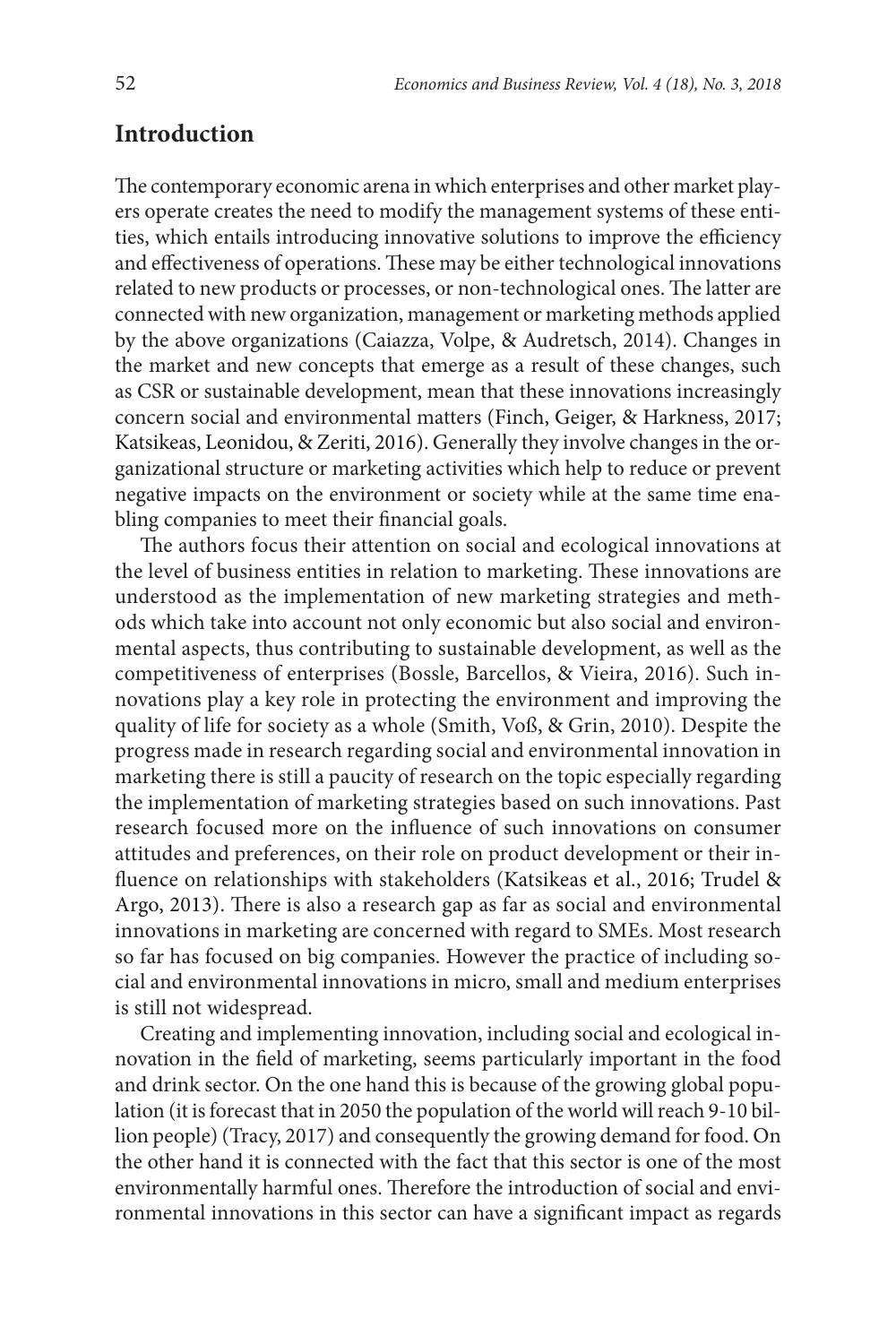changes in food production processes and consumption patterns and thus it can be an interesting area for research.

The authors made an assumption that the level of socio-economic development of a country determines the extent to which such marketing strategies are implemented by enterprises. In this context the aim of the paper is to assess the attitudes of company managers in the food and drink sector in Central-Eastern and Western Europe towards implementing marketing strategies that take into account not only economic, but social and environmental aspects as well. The paper consists of four sections and conclusions. The first two sections present theoretical aspects of the role of innovation in the competitiveness of modern enterprises and discuss the different types of innovation as well as the essence of social and ecological innovation in marketing strategy. This is followed by the presentation of the methodology of the authors' research. The third part presents the research findings. Lastly the main conclusions, limitations and directions for further research are presented.

# **1. Social and ecological innovation as a special kind of innovation**

It is generally accepted that developing new products and implementing innovation play a significant role in determining a company's future market position. According to Drucker (1954), a company has two, and only two functions: marketing and innovation. This is because only these two produce results whereas everything else generates costs. The first definition of innovation was created in the early 20th century by Schumpeter (1960), who identified five types of innovation: introducing a new product, introducing a new method of production, opening up a new market, obtaining a new source of raw materials or half-manufactured good and introducing new forms of organization in an industry. Since then the concept of innovation has evolved but no clear definition of this term has been created to date. In broad terms innovation means deliberately introducing changes which involve replacing existing states of affairs with other states, which are favourably assessed in the light of specific criteria and which amount to progress, or the introduction of a new product onto the market. In a narrow sense innovation can be defined in a specific context which is of interest to a researcher. Hence in this paper, which examines innovation from a marketing perspective, the definition of innovation by Kotler and Keller (2011) has been adopted. These authors emphasize a subjective way of defining innovation describing it as *any good, service or idea that someone perceives as new, no matter how long its history*.

Despite the fact that it is difficult to clearly define the notion of innovation its role in contemporary markets is considerable. This is mainly due to the phe-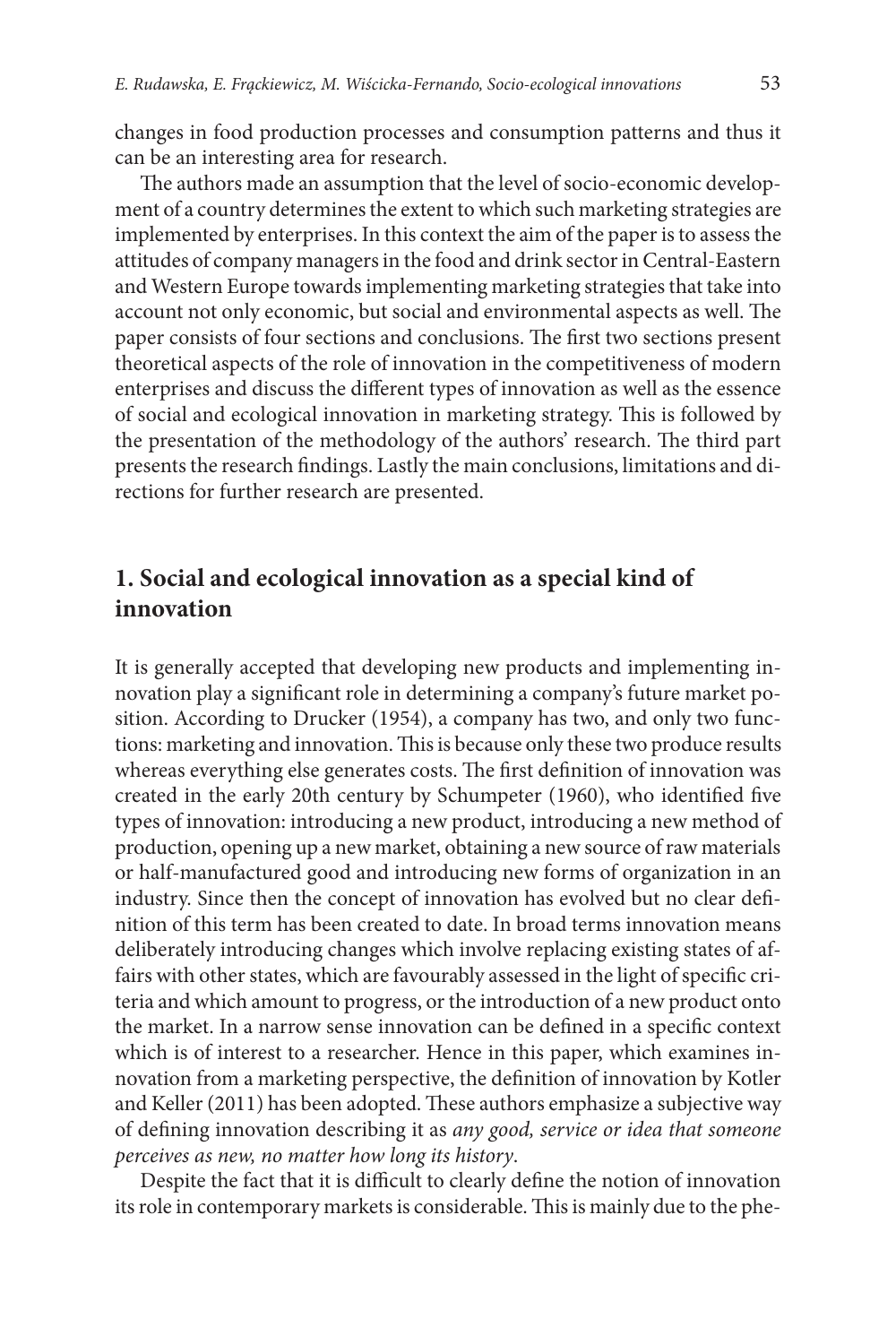nomena and trends which are emerging in the markets of developed countries as well as other countries aspiring to this group and where the importance of knowledge and technology is significantly increasing. Da Penha and Cabral (2010), on the basis of previous research, indicate regularity and that a higher level of innovation is correlated with higher performance. An important role is also attributed to new products as introducing them to the market allows companies to maintain their market share and increase profitability; and the shortened and accelerated process of new product development enables companies to overtake competitors. This poses a particular challenge for small and medium-sized enterprises, which by their very nature have fewer R&D resources than large companies. On the other hand an advantage of SMEs is that because of their size they are more flexible and adaptable to dynamic changes (Bošković, Savić, & Mićić, 2016), in the food and drink sector they additionally have a closer connection with the local community. Thus they are able to monitor changes more closely and respond to them faster. The benefits of implementing changes, particularly those that benefit the environment and which have been identified among European SMEs, include the following (Hamburg, Vladut, & O'Brien, 2016):

- 1. Improved business models companies can improve their business models by considering new ways of delivering their services which can reduce resource intensity, bring new market opportunities and make business more resilient in the face of market trends and fluctuating prices.
- 2. New markets and customers companies developing and selling new products, services and technologies can access new markets and customer segments to maintain and generate higher profits.
- 3. Cost-saving innovations resulting in improved resource productivity save money by reducing the cost of materials and energy.
- 4. Complying with regulations many companies innovate their processes and products not only to comply with regulatory requirements but also to meet the growing environmental and social standards applied by their strategic partners and clients (e.g. retailers).

In the literature there are many proposals for dividing innovation types, although the boundaries between the different types are not always absolutely clear. This is due to the complexity of innovation itself, the perspective of the researcher and the purpose of the analyses, all of which are additionally combined with specific stages of socio-economic development. The criteria used for such divisions include the area of knowledge, originality, novelty value, scale and degree of the impact of innovation, the stage of implementation, the entity creating innovation amongst others. The Oslo Manual (2008), a methodology manual for statistical research on innovation, identifies four types of innovation that relate to the area of change: product innovation (significant improvements in products/services); process innovation (significant improvements in production and delivery methods); organizational innovation (new organiza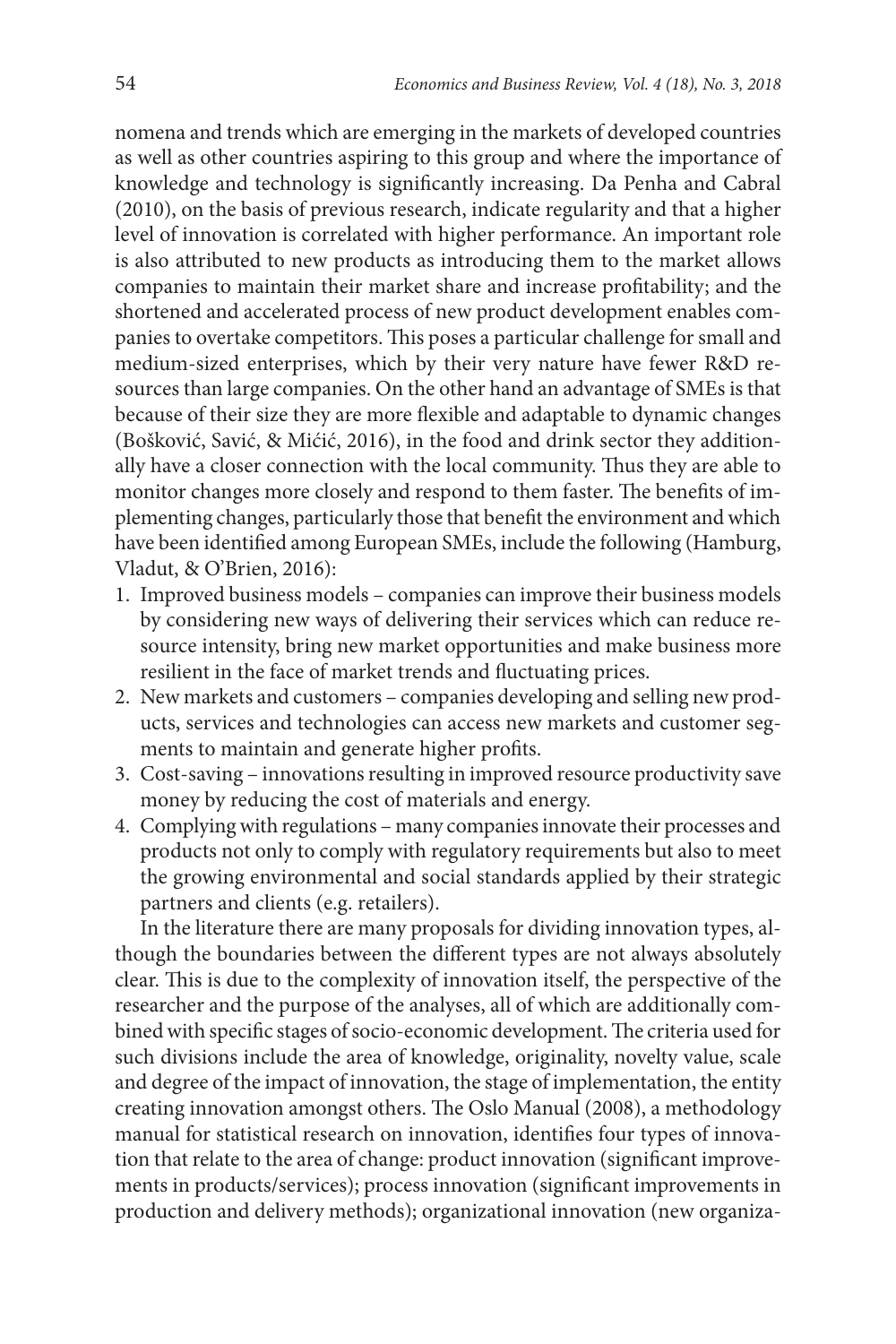tional methods in terms of, for example, workplace organization or external relations), and marketing innovation, which relates to changes in product design/construction, packaging, promotion and distribution as well as the pricing of goods and services.

In considering the aim of this paper innovation should be categorized according to its character. The 20th century, and especially the first half, was dominated by technological innovations as evidenced by unprecedented technological progress. This progress was connected with certain social and environmental costs which were initially ignored. Over time, however, the emerging and growing problems in these areas led to an intensified search for alternative ways of development. According to Dawson and Daniel (2010, p. 16), one such new concept is "a collective process of generation, selection and execution of ideas for people who participate collaboratively to meet social challenges". Hence innovation can be seen as technological novelties relating to the development of new products and new production methods as well as nontechnological ones including social and environmental innovations aimed at achieving qualitative development.

Social innovations are activities aimed at improving the quality of life of people, communities, nations, businesses or social groups. They are defined in different ways. For example, O'Byrne, Miller, Douse, Venkatesh and Kapucu (2014, p. 54) defined them as the "successful implementation of activities, such as ideas, practices, or objects, through new collaborations and partnerships, in ways that positively impact society by improving the delivery of public services". However such changes are also present and desirable outside the public sphere. They pertain to all goods and services that meet social needs, i.e. those that help build a more sustainable, cohesive and integrated society (Grimm, Fox, Baines, & Albertson, 2013). According to Grimm et al. (2013) the difficulty in defining such innovations is partly due to their potential for meeting growing social needs whilst being applied to social processes. Caulier-Grice, Davies, Patrick and Norman (2012) propose a similar definition. According to them social innovations are "new solutions (products, services, models, markets, processes, etc.) that simultaneously meet a social need (more effectively than existing solutions) and lead to new or improved capabilities and relationships and a better use of assets and resources. In other words social innovations are both good for society and enhance society's capacity to act."

The concept of ecological innovation is relatively new, born almost two decades ago. Eco-innovation is defined as any innovation that leads to sustainable development (Rennings, 2000) by means of the following (European Commission, 2012):

- 1. limiting the negative environmental impact of production processes,
- 2. increasing the resistance of the natural environment to pressures,
- 3. ensuring greater efficiency and accountability in the use of natural resources.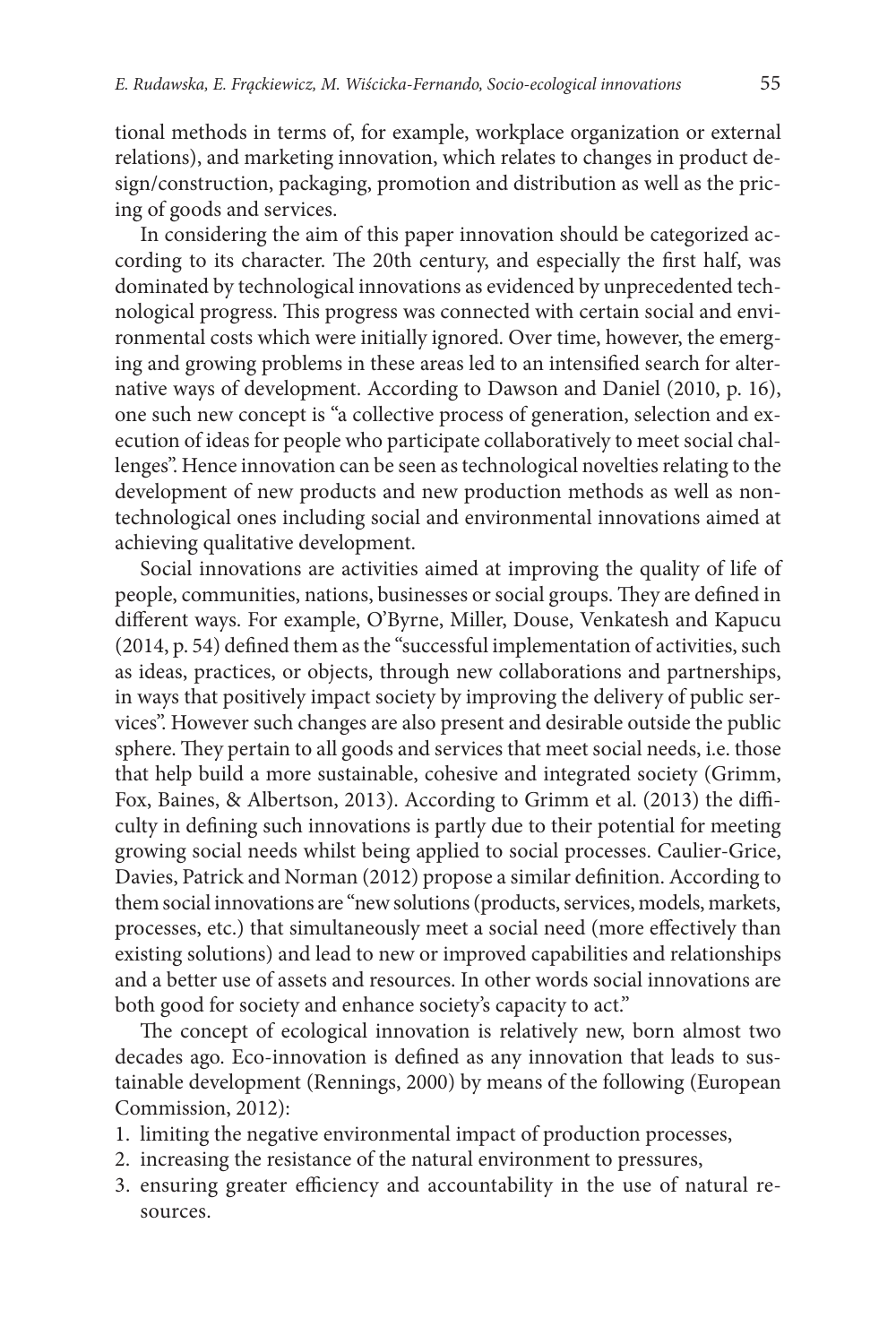From a corporate perspective the aims of implementing eco-innovation, just as in the case of social innovation, are both directly and indirectly linked with economic objectives. According to Graczyk and Kaźmierczak-Piwko (2011, p. 115), they are related to improving the environmental aspects within a company at the technological stage (e.g. reduction of technological waste, reduction of gas emissions, reduction of energy and raw material consumption) and thus lessening the negative environmental impact, for example, by reducing the level of water and air pollution. As regards the activities outside the company eco-innovation concerns the products themselves and efforts to reduce their environmental impacts at the different stages of their life cycle: from raw material acquisition, through consumption and servicing, to recycling (from cradle to cradle). Eco-innovations generate profits but also their social, cultural and ethical contexts should be stressed as their implementation results in a better quality of life.

As noted by Nishitani and Itoh (2016) and Grimm et al. (2013) many manufacturers have recently undertaken pro-environmental activities though whilst maintaining a favourable cost-benefit relationship as ecological innovations are associated with the need to incur additional costs. At the same time, however, such changes offer many opportunities to build a competitive advantage by increasing demand for organic products and improving production processes. It can therefore be argued that increasing expectations towards companies regarding their involvement in addressing social and environmental issues requires them to alter the way they operate and adopt new solutions. At the same time, however, this also opens new opportunities for competition. Thus marketing, which on the one hand is responsible for ensuring the company's growth and building its competitive position and on the other hand needs to respond to the observed needs and expectations of the environment, including its customers, should be deliberately geared towards the creation and promotion of both social and ecological innovations.

### **2. Social and ecological innovation in marketing strategies**

As previously emphasised the undertaking of innovative actions is treated as a key factor in the development and building of the competitive advantage of an enterprise (Klemens & Heffner, 2017). The level of innovativeness determines an enterprise's success four times more frequently than any other factor. Therefore developing innovative strategies in companies becomes a necessary tool of operating in the contemporary market. The basis for the development of innovation strategies entails openness to change, long-term and systematic activity as well as the ability to accumulate resources. Whereas the determinants of building innovation strategies include: opportunities, skills, knowledge, ex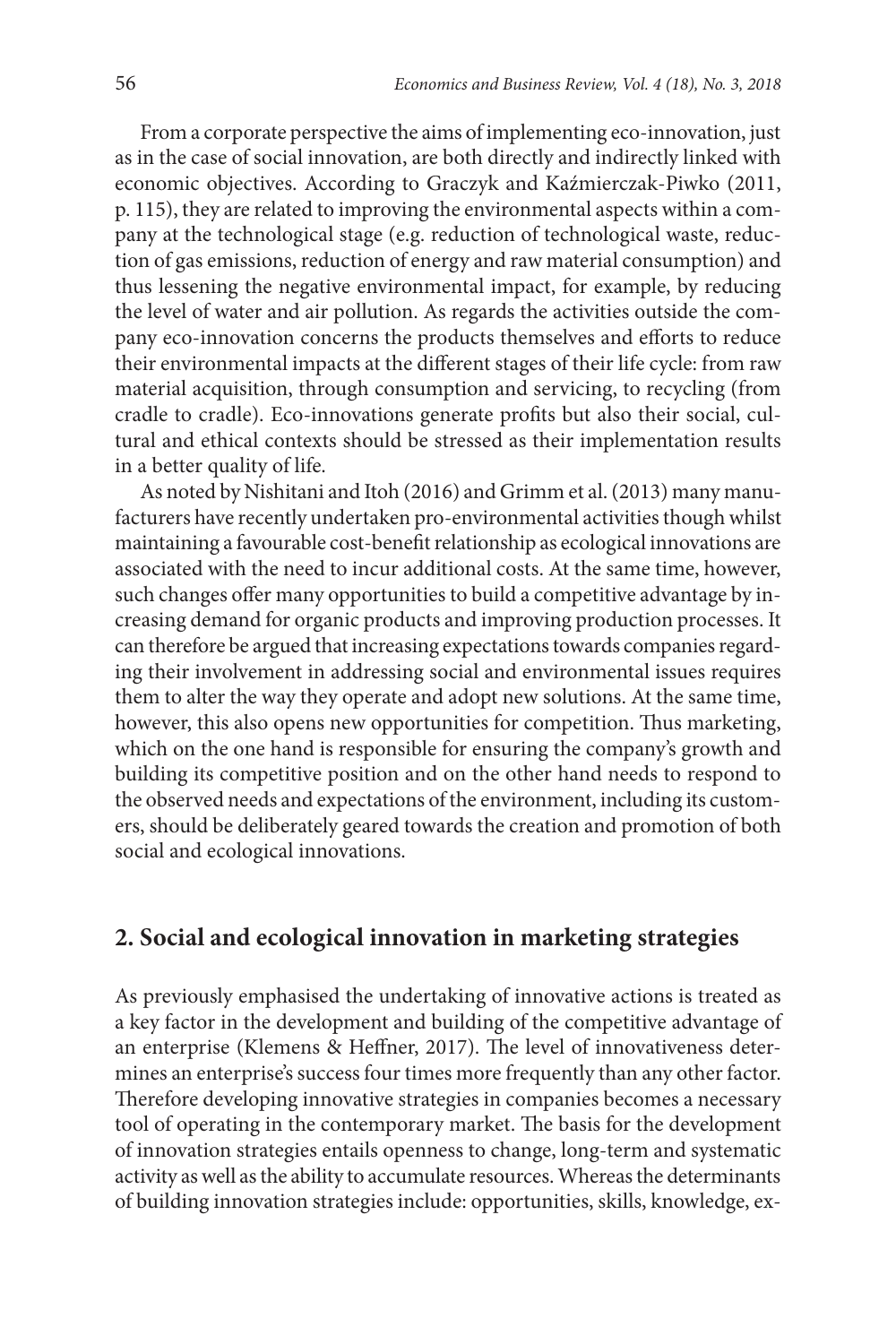perience, openness to inventions and/or innovation (Lendell & Varmus, 2011). The impact of external and internal factors also plays a significant role in the development of innovation strategies (Karlsson & Tavassoli, 2016). The sector in which a company operates also has an impact as it exists in a specific market environment and such an environment differs in terms of the scope of the access to external information and knowledge source and networking possibilities offered.

The literature on the subject provides a multitude of definitions of innovation strategies (Katz, Preez, & Schutte, 2010). Their definition depends not only on the type of innovations (ones related to product, process, marketing or organization) (Gault, 2015), but also on how they refer to the manner of perceiving the role of innovation in a company, the type of strategy, the company environment and the marketing concept adopted by it. Various innovation strategies yield different economic results for companies. For instance differences in costs, market share, growth, profitability and competitiveness. Thus it is necessary to define the conditions of various innovation strategies as it will help in understanding the market and the economic dynamics caused by companies' innovation behaviour (Karlsson & Tavassoli, 2016). Changes in the environment (e.g. environment pollution, overconsumption, globalisation, ruthless fight with competitors) or the new trends causing changes in consumer behaviour (e.g. ethnocentrism, eco-consumer, environmental responsibility, social involvement) have a strong impact as well. The implementation of social and ecological innovations in marketing strategies requires that they are of sustainable and long-term nature. Innovations in the area of marketing may concern both instruments of marketing influence and organizational changes, the formulated mission and objectives, relationships with employees, etc., provided that all the actions take into account the economic, social and ecological aspects. Karlsson and Tavassoli (2016) believe that few empirical studies in the entire economy go beyond the impact on product- and process-related innovation. They also point out to today's lack of convincing models that explain firms' choices of innovation strategies. Creation of these innovations in an enterprise is based on the use of both external and internal sources. External sources support the process of partnership development, joint ventures or licence acquisition. Marketing research chiefly constitutes an internal source (BCG Report, 2016) but also managers' attitudes and behaviour. Its results provide knowledge about, inter alia, what type of innovations ought to be implemented, what the needs and expectations of customers or of other company's stakeholders are.

In terms of marketing activities ecological innovations chiefly concern any changes in the manner of product preparation, use and disposal. The aim of such changes is to reduce the pollution and devastation of the natural environment. What is more they will be linked with a management process, organizational or marketing methods, which will be performed in such a way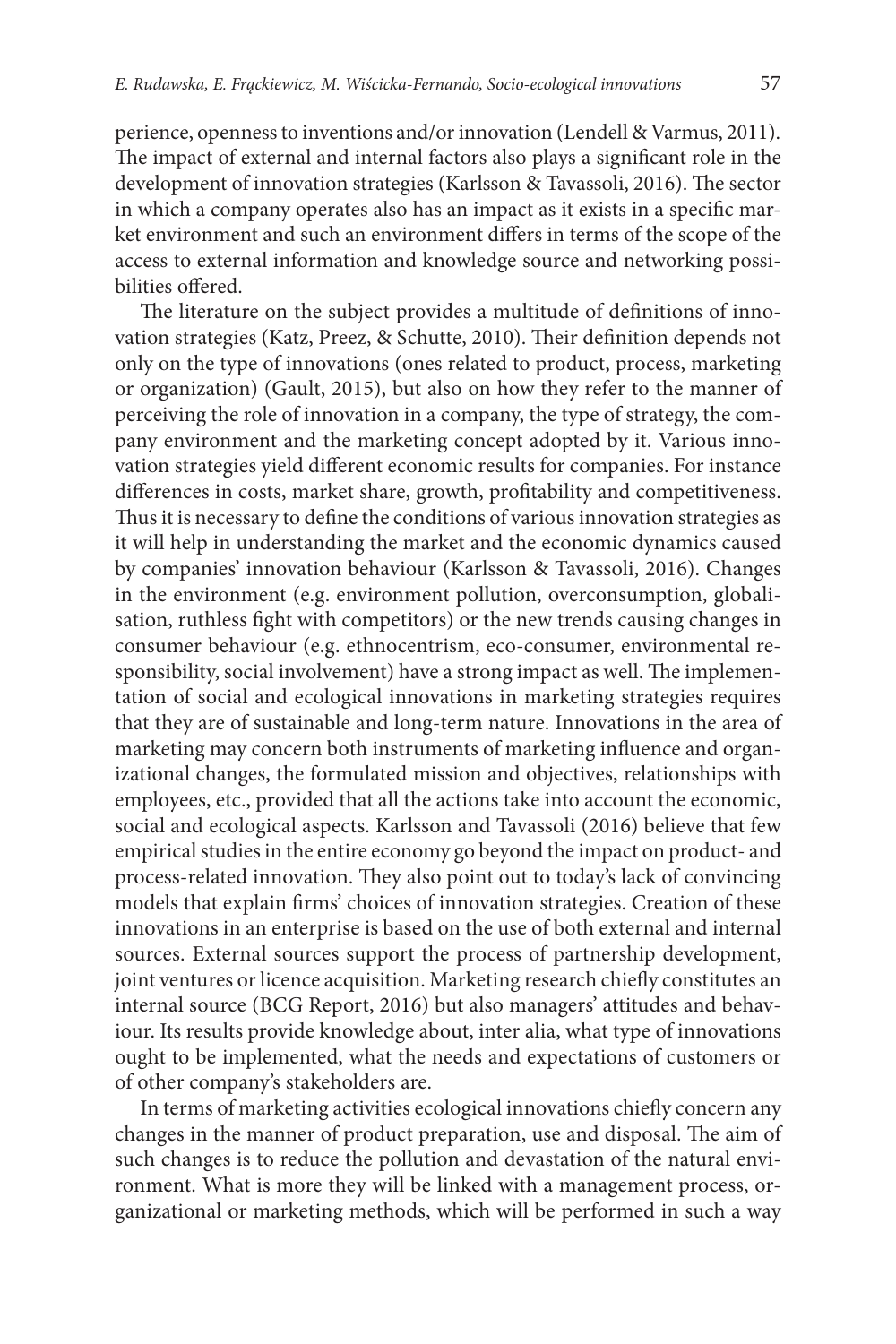so as to ensure benefits to the natural environment. Ecological innovations in marketing can be classified in accordance with a product life cycle, taking into account the phases of product creation. Consequently two stages can be differentiated: development and use. The first stage involves the creation of innovative activities and it will entail the following challenges (Zarębska & Michalska, 2016; Baruk, 2013): decreasing material or energy consumption of a product unit; minimising an enterprise's carbon dioxide emissions; reducing soil, water, air and noise pollution; using materials that are less polluting or less hazardous to the environment; aiming to recycle waste, water or materials. The second stage involves the product or service use and the conduct of commercial activity. The following challenges will apply: reducing energy consumption; reducing air, water, soil or noise pollution; increasing the possibility of product recycling after the period of its use; increasing the recycling of waste and materials necessary for the operation of the enterprise. Moreover it needs to be stressed that the implementation of ecological strategies is not easy since it requires the acceptance of the community, particularly of employees and customers. Ecological innovation implementation provides a low sense of achievement of measurable benefits from the implementation of an eco-investment. That is why ecological innovations are combined with social ones since the implementation of changes alone will not be effective unless those changes are accepted by the community and unless it makes an effort to become more pro-ecological.

The second group of investments in marketing includes social innovations which have a very far-reaching impact, since they relate to many areas of life. The development of these innovations results in social changes and improvement of the quality of life (Szulc-Fischer, 2015). The emergence of new areas of social innovations is the consequence of evolving social needs, new visions or problem solving methods. As was described in the first part of the paper the interdisciplinary nature of social innovations results in the emergence of a number of areas of activity, including organization management. Social innovations constitute a particular mechanism stimulating the development of new markets, new work organization, ways of thinking and strategic management (Stawicka, 2016, p. 119). The barriers to introducing social innovations in companies include: low social capital, formalisation, bureaucracy, conservatism and communication problems. More and more often social innovations are related to the use of customer's intellectual resources and the cooperation with particular product users. The task of these groups involves joint creation, provision of consultation and information. It needs to be emphasised that social innovations in an enterprise must not be linked with charitable activities (Bembenek & Moszkowicz, 2017). Social innovations in marketing are linked with the following areas: organisation flexibility, active management, smarter working, continuous improvement of competences and skills, cooperation between employees and organisations.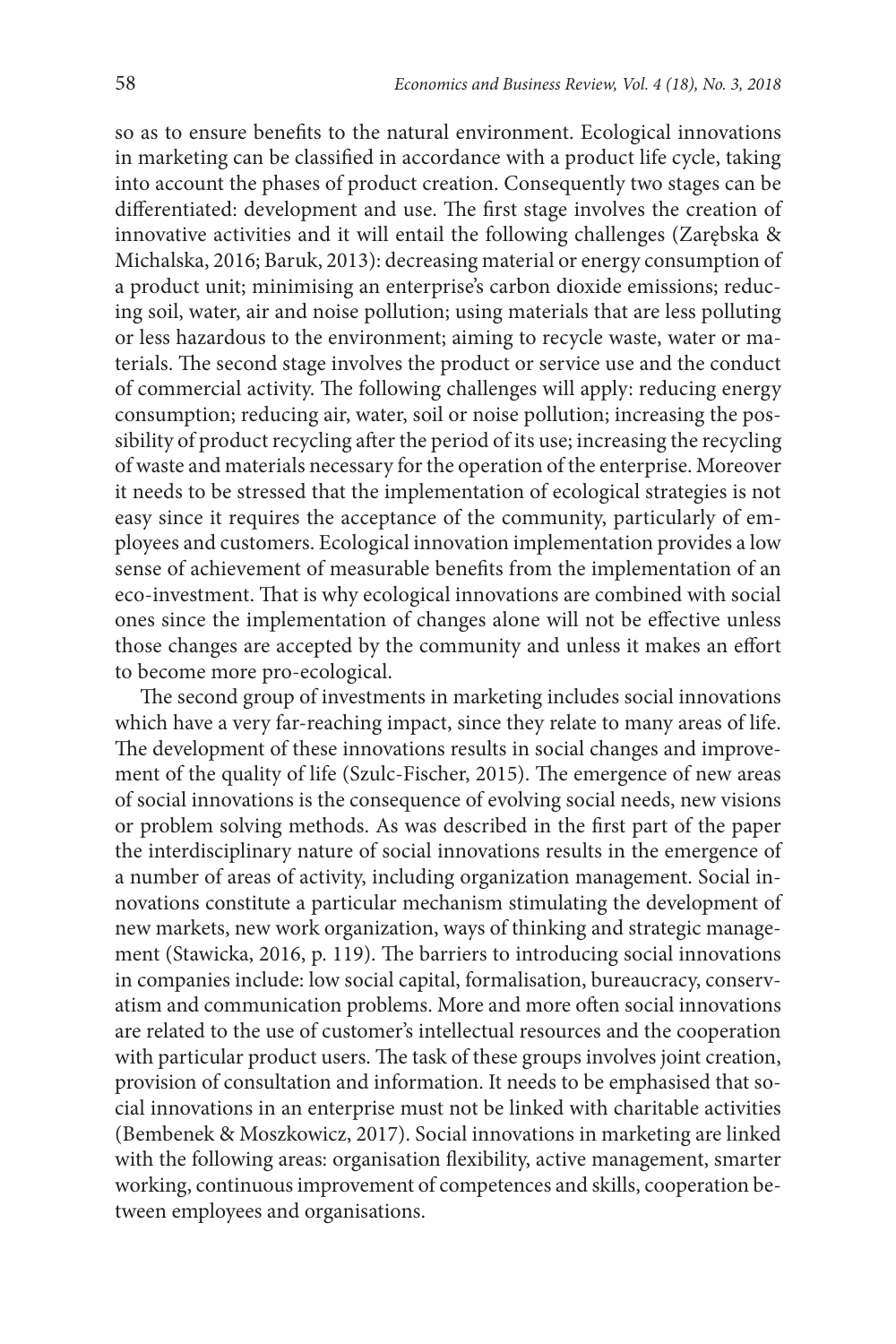The development of social and ecological innovations may be conducted in three stages: operational, organisational and network-based. The first stage entails the optimisation of social and ecological activities and their inclusion into the existing system, with a simultaneous consideration of the norms and principles of sustainable development. It involves a traditional marketing concept assuming, above all, the fulfilment of economic and financial objectives of enterprises. At the organisational stage (the second stage) an enterprise implements an organisational or product-related change (launch of an innovative product). At this stage business entities operating in accordance with the principles of sustainable development are established. The third stage entails such an operation that makes a company a part of the eco-system and enables the company to contribute to its development. Therefore the products offered are a result of their joint creation with other stakeholders for the benefit of sustainable development.

Social and ecological innovations constitute the key to the proper understanding and fulfilment of sustainable marketing objectives in a contemporary enterprise. Combining ecological innovations with social ones results from the need to gain social acceptance and behaviour changes in the implementation of an eco-investment. That is why the social pillar has been incorporated into eco-investments as it determines their effectiveness. It is hard to talk of technological and ecological changes without the involvement of employees and their inclusion in the process. The development of marketing activities based on social and ecological innovations plays of special role in the food & drink sector since it involves a dynamic management process and the sector is strongly linked with the development. The processes require that companies should obtain, process and use new as well as existing information and knowledge but that they should also take advantage of their employees' skills and knowledge. Therefore innovation efficiency of a marketing-oriented company will depend on the social and environmental innovations implemented, taking into account the actions based on company resources, internal routine and cooperation with a widely understood environment. In theoretical deliberations the authors strived to demonstrate a wide-ranging background for the marketing activities based on social and environmental innovation strategies. Such a theoretical view resulted from the fact that the study concerned the largest and the most varied sector and the results were obtained from six different countries, each featuring a different level of economic development.

Taking into account the diversity of innovation views, including the social and environmental ones, the authors cannot point towards one solution as there are different methods of developing marketing activities based on such innovations. The success of those strategies is certainly dependent on the nature of marketing activities, their long-term nature, factoring in their economic, social and environmental dimension. These areas were subject to analysis in the research.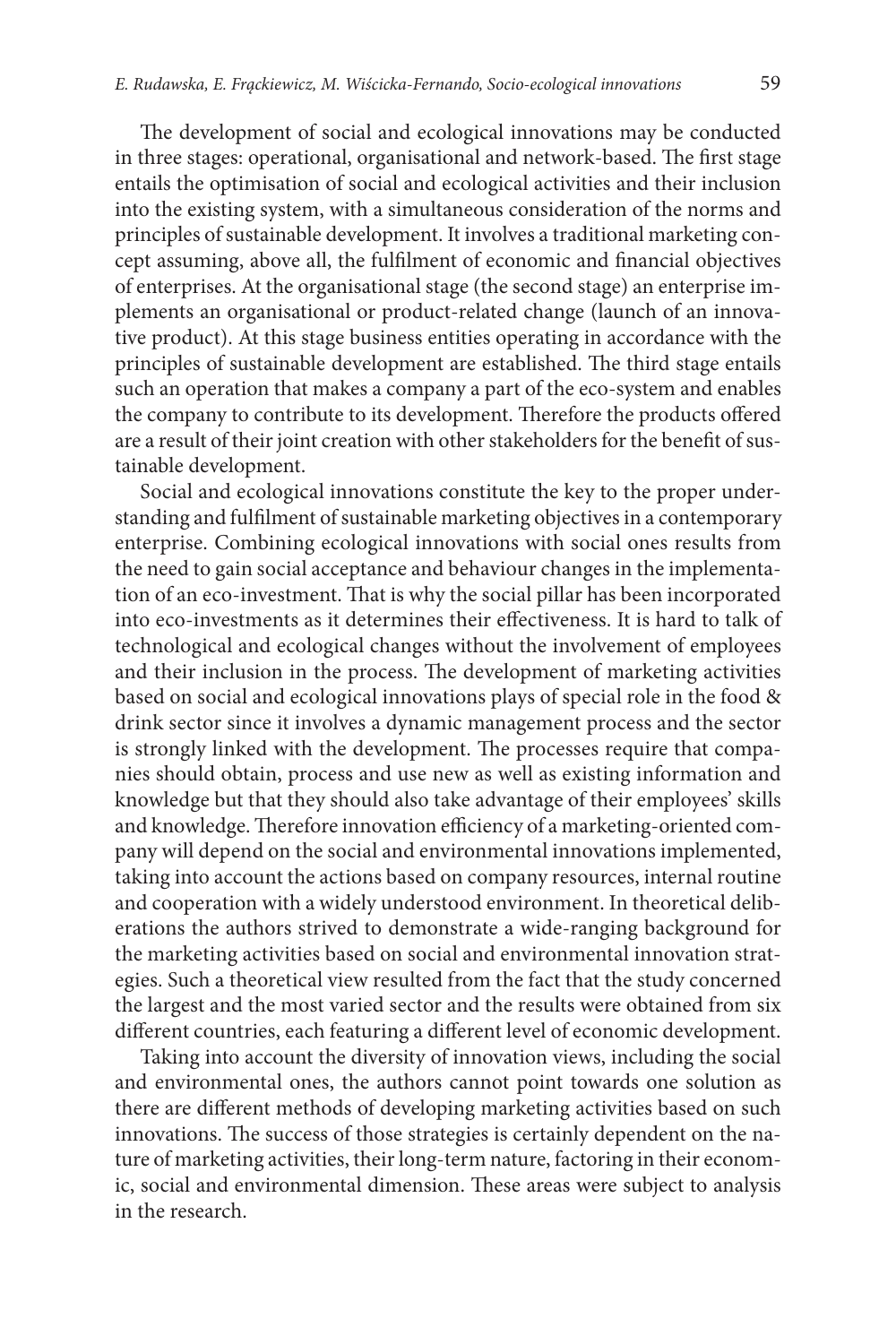# **3. Research methodology**

In order to assess the attitudes of business managers towards the implementation of marketing strategies that take into account not only economic, but social and environmental aspects by companies in the food and drink sector and to determine the differences between countries at different levels of socio-economic development, cross-cultural research was conducted. The study analysed countries in Central and Eastern Europe, which were represented by Poland, Croatia and Russia; and countries in Western Europe, represented by Great Britain, Germany and Spain. In the study we state the hypothesis that the level of socio-economic development of a country determines the extent to which such marketing strategies are implemented by enterprises. To verify this assumption we focused on answering the following research questions: (1) how do companies operating in two different markets (Western European countries and Central-Eastern European countries) perceive the role of implementing social and ecological innovations in the process of creating the company competitive position? (2) do they undertake that kind of activity? (3) to what extent do SME managers in the food and drink sector take into account not only economic, but also social and ecological aspects when designing their marketing strategies and what is the difference between the two group of countries in this respect? (4) how do respondents, in two groups of countries, perceive the essence of marketing activities in the company?

The research was conducted by an international research team consisting of representatives of research centres from all the countries surveyed. The study was conducted between April 2016 and January 2017. The research tool used in the study was a survey questionnaire which was first prepared in English to enable all the partners coordinating the fieldwork in the individual countries to conduct broad consultations and refine the final version. Then, in order to verify the relevance and reliability of the questionnaire as well as the terms, items and measurement scales used, the tool was used in a pilot study. Following the pilot study and consultations with members of the international research team the final version of the questionnaire was determined which was eventually prepared in six language versions.

The research was conducted among micro-, small- and medium-sized enterprises. The choice of this group was dictated by the fact that SMEs represent the majority of enterprises (99%) in the food and drink sector, they generate almost half of the turnover and create over 60% of jobs in this industry (FoodDrinkEurope, 2016). The survey respondents were managers of the enterprises (owners, directors), marketing department personnel (directors/managers/marketing staff), or employees delegated by the owners/managers to be interviewed. In most cases the CAWI (computer-assisted web interviewing) method was used to reach the respondents. However CATI (computer-assisted telephone interviewing) was also used in the process of contact with the re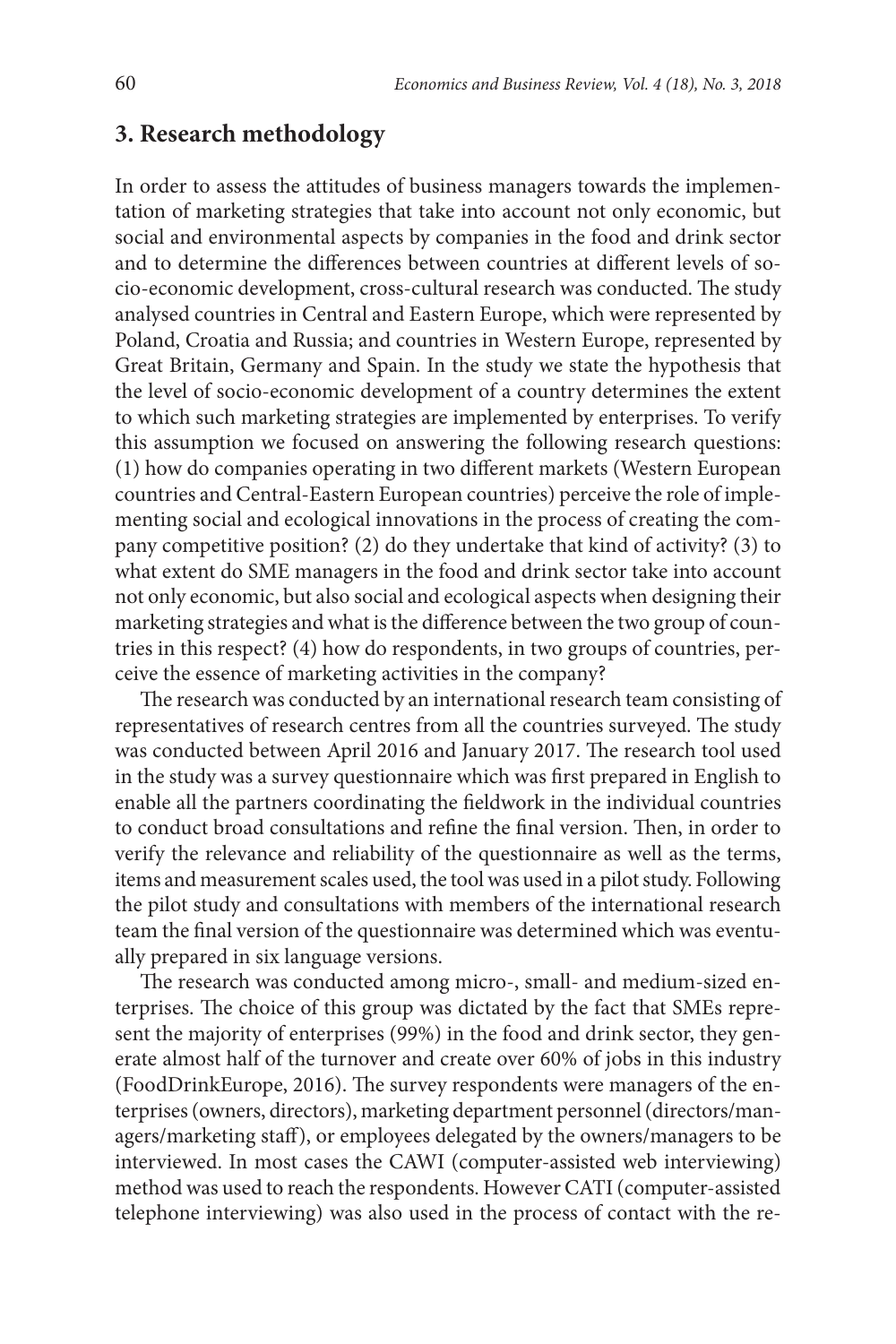spondents. In quantitative research using these techniques is the most effective way of using questionnaires. To identify respondents different databases were used depending on the country. The research sampling was organized using company databases such as the National Statistics Database "Spark" and the Analytical Center Expert Ural (Russia), Gelbe Seiten (Germany), Experian (Great Britain), SABI database (*Sistema de Análisis de Balances Ibéricos*) (Spain). Lists of companies, provided by chambers of commerce in the following countries as well as a company database purchased for the purpose of the field research (Poland) were also used.

The study made use of stratified random sampling and the respondents in the individual countries were stratified according to company size, measured by the number of employees, i.e. micro-, small- and medium-sized enterprises. The size of each stratum was based on the structure of the created gross value added by SMEs in Europe, which is 21.4%, 18% and 18.5%, respectively. It was planned that the survey would be conducted within 150 SMEs in each of the countries (900 companies in total). In the end 770 correctly completed questionnaires were received: 401 from Central and Eastern Europe (52.1%), and 369 from Western Europe (47.9%). The structure of the respondents was made up of 41% micro enterprises, nearly 32% small enterprises and 27% medium-sized companies.

With regard to the type of activities conducted by respondents the most numerous group of companies comprised those which generate the largest part of their revenues from manufacturing – just over 46%. In second place were firms where the dominant type of activity was trade (40%) and in approximately 30% of the enterprises surveyed the largest portion of their revenues came from services. The proportion of manufacturing companies is slightly higher in Central and Eastern European countries compared to those in Western European – 52% vs. 41%. In the case of trade and services the structure corresponds exactly to the overall structure of the whole group of respondents in both groups of countries. Firms participating in the survey mostly declared that, compared to their main competitors, the indicators reflecting their financial position (i.e. sales revenue, sales volume, net profit and market share) had improved over the last 3-5 years. This was stated by between 38% and 43% of respondents depending on the indicator. In turn 35% of the respondents declared that the situation in this respect had not changed significantly in the last 3-5 years whereas for 15% of the companies surveyed the situation had deteriorated over the period analysed.

In the process of the statistical analysis basic statistical measures, such as measures of central tendency (median and arithmetic mean) and measures of dispersion (standard deviation and coefficient of variation) were used. The nonparametric *U* Mann-Whitney test was also used to examine the significance of the differences between the two groups of countries. The data collected was processed using Statistica software.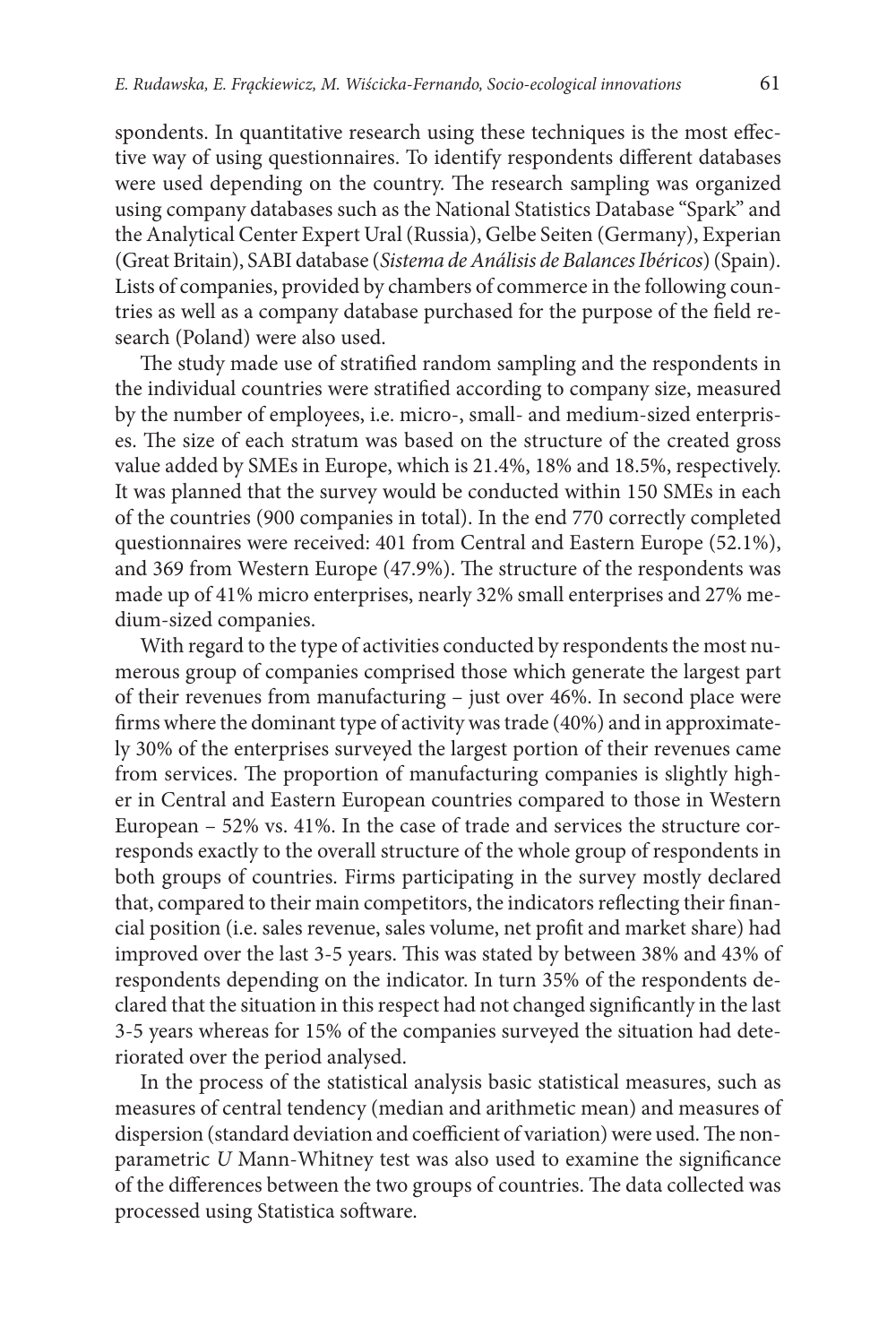### **4. Research results**

The research indicates that SMEs operating in the food and drink sector are aware of the role of implementing social and environmental innovations in the process of creating their competitive position and that they undertake such activities. The majority of respondents (60% in total; 61% in Western Europe and 59% in Central and Eastern Europe) agree that their competitive advantage is built not only by creating a better offering but also by including social and/or ecological innovations in their marketing activities. Furthermore they declare that in their business decisions they are always mindful of the idea of sustainability (64% in total; 60% in Western Europe and 67% in Central and Eastern Europe). They accept that, being part of a larger system, they must now operate in accordance with broadly defined social and environmental interests (just under 64% in both groups). Thus it is not surprising that more than half of the respondents (54%) are willing to engage in cooperation with other market players for the sake of important social and/or environmental initiatives. Such attitudes are slightly more pronounced in the case of SMEs from Western Europe compared to those from Central and Eastern European countries. Nevertheless the *U* Mann-Whitney test indicates that these differences are not statistically significant ( $Z = -0.2509$ ,  $p = 0.8$ ). Almost half of respondents are aware that they are part of a broad supply chain and that consequently any action they take has a long-term impact on society as a whole. Respondents' declarations in this respect, however, differ between the two groups of enterprises analyzed in a statistically significant way ( $Z = 2.8602$ ,  $p = 0.0$ ): they were far more frequently made by companies from Poland, Croatia and Russia (54.4%) compared to SMEs from Great Britain, Germany and Spain (45.8%).

Companies participating in the study declared that when preparing a marketing strategy they always considered its long-term impact on the environment and/or the local community (64% of respondents). Interestingly such attitudes were slightly more frequently displayed by companies from Central and Eastern Europe (67%) compared to Western Europe (61%), although these differences were not statistically significant  $(Z = 0.2732, p = 0.7)$ . This is reflected in the fact that for 70% of respondents the objectives formulated in these strategies were always not only economic but also social and/or ecological. These observations apply equally to companies from Central and Eastern Europe (69%) and to those from Western Europe (68%).

Analyses of the findings of the research made it possible to determine, amongst other things, the extent to which SME managers in the food and drink sector take into account not only economic but also social and environmental aspects when designing their marketing strategies. The responses indicate that, contrary to previous findings, economic and financial aspects are the key focus of the companies' marketing strategies. These factors are very important for almost three-quarters of the managers in the study. To a slightly lesser extent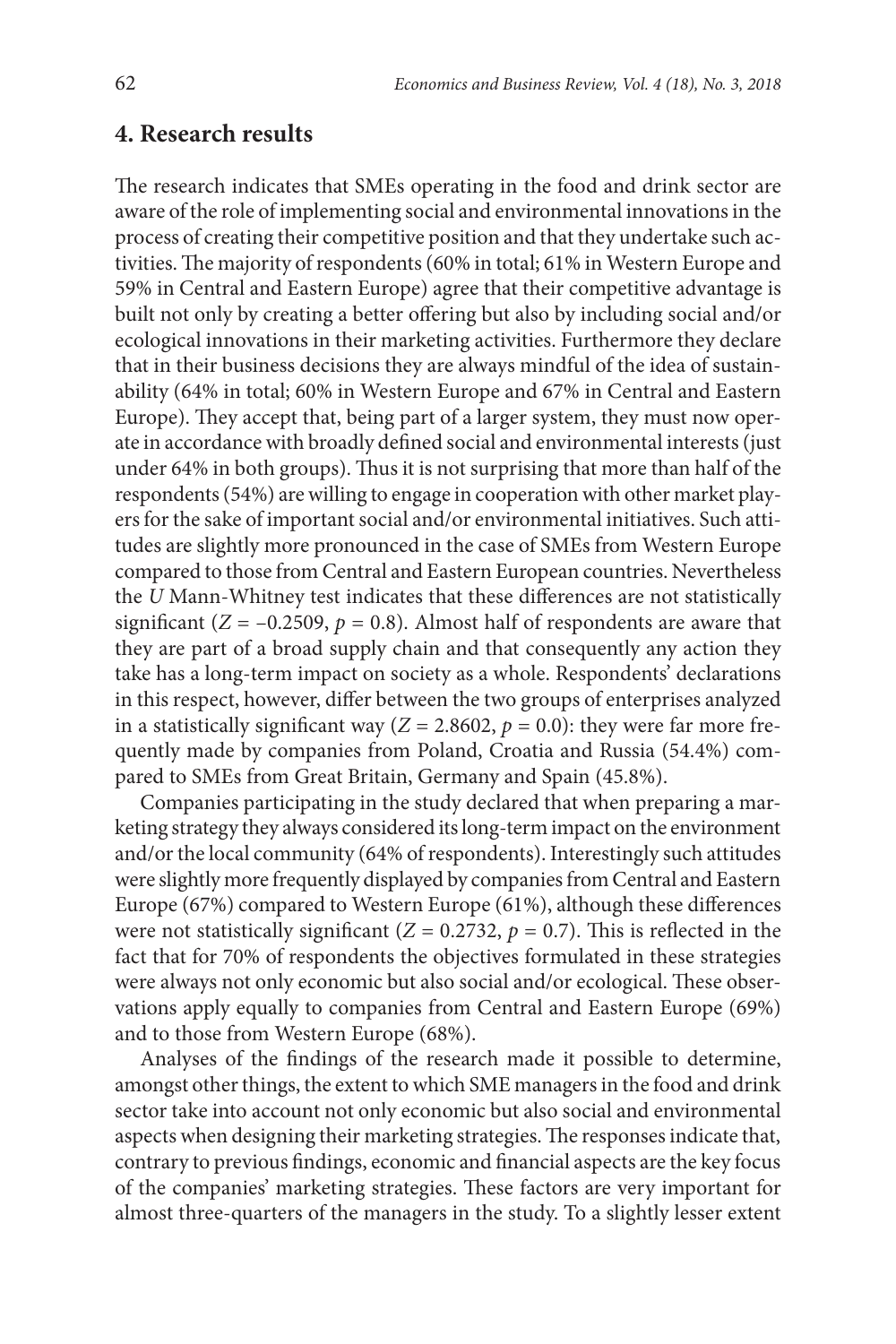marketing strategies include social innovations: for 59% of respondents they are important or very important, but 10% regard them as unimportant. Ecological innovations are to the least extent included in marketing strategies. Less than half of the companies considered them important or very important with as many as 20% considering them unimportant. These results may indicate that marketing strategies (in both groups of countries analysed) still most heavily rely on the principles behind the traditional marketing concept which primarily assumes the achieving of economic and financial goals by enterprises. Analysis of the respondents' opinions in this regard for the two groups of countries revealed only relatively small differences between them (Figure 1 and Figure 2).

The data presented in Figure 2 shows that the largest differences between the groups of countries analysed concern the inclusion of social innovations



### **Figure 1. Economic, social and ecological elements in marketing strategies (Western European countries)**

Source: own research.



### **Figure 2. Economic, social and ecological elements in marketing strategies (Central and Eastern European countries)**

Source: own research.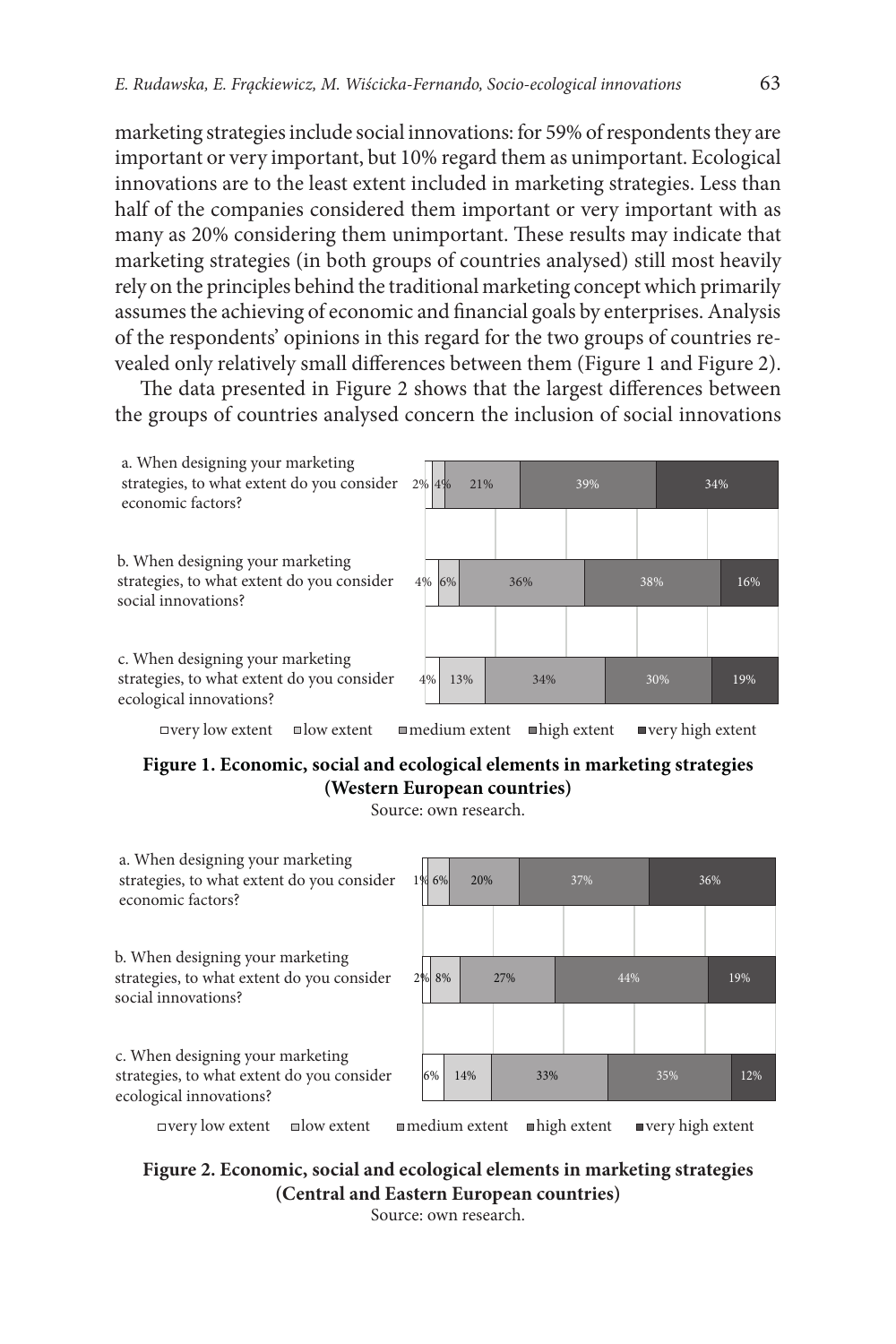in the design of marketing strategies. To a greater extent SMEs operating in Central and Eastern European countries declare the inclusion of social innovations in their marketing strategies compared to those from Western Europe (63% vs. 55%). Companies operating in Western European countries attach slightly more importance to ecological aspects (49% vs. 48%). However the analyses indicate that these differences are not statistically significant (Table 1).

| Table 1. Differences in the assessment of economic, social and ecological             |
|---------------------------------------------------------------------------------------|
| innovations in the marketing strategies of the two groups of countries ( $p < 0.05$ ) |

| <b>Item</b>                                                                                                   | $X C\& E$<br>European<br>countries | X Western<br>European<br>countries | $Z(U$ Mann-<br>-Whitney<br>test) | Significance<br>$-p$ |
|---------------------------------------------------------------------------------------------------------------|------------------------------------|------------------------------------|----------------------------------|----------------------|
| When designing your marketing<br>strategies to what extent do you<br>consider economic factors?               | $4.0*$                             | 4.0                                | 0.0545                           | 0.95                 |
| When designing your marketing<br>strategies to what extent do you<br>consider social innovations?             | 3.69                               | 3.58                               | 1.7884                           | 0.07                 |
| When designing your marketing<br>strategies to what extent do you<br>consider environmental innova-<br>tions? | 3.35                               | 4.47                               | $-1.3818$                        | 0.16                 |

\* The items were measured on a 5-point scale.

Source: own research.

Interesting information also emerges from an analysis of the perceptions as to the essence of marketing activities by the enterprises surveyed in both groups of countries. On the one hand, as shown above, a large proportion of representatives from Central and Eastern European countries (60%), similar to respondents from Western European countries, believe that taking into account social and/or environmental innovations when designing marketing strategies is indispensable today for building a long-term competitive advantage. They also declare (and to a greater extent than Western European SMEs) that their business decisions are always driven by the concept of sustainability (67%). On the other hand, when asked to define the essence of marketing activities, the respondents from Central and Eastern Europe emphasized more strongly than those from Western Europe that they should focus solely on increasing sales, promoting products effectively or increasing profit through satisfying customer needs. Only a very small percentage disagreed with this opinion. Differences between the two groups of countries analyzed in this respect are statistically significant (Table 2). This may indicate that SME managers from Central and Eastern Europe continue to perceive marketing activities in a traditional way,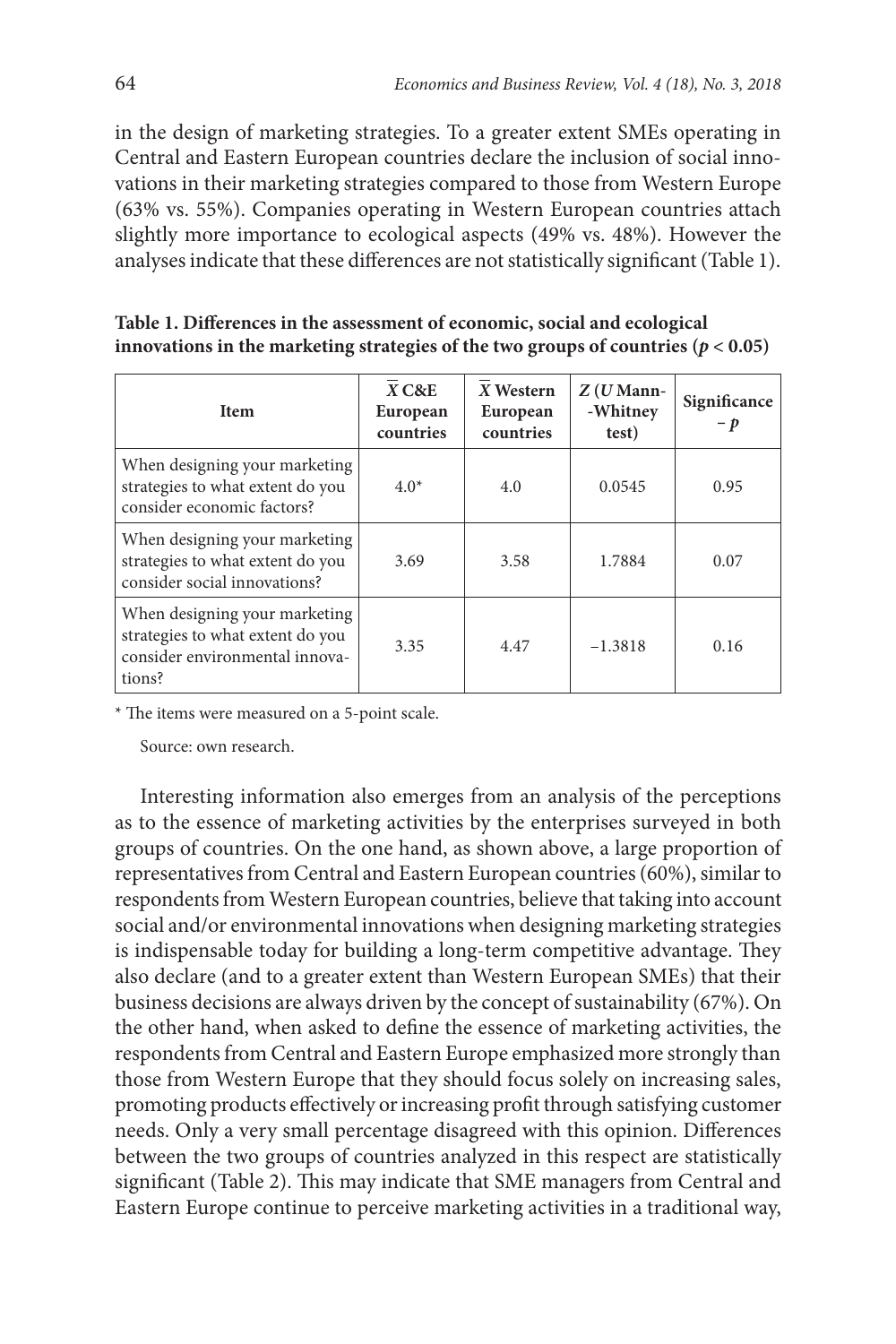i.e. primarily in terms of sales growth. Nevertheless they seem to be aware of the need for a broader view of the essence of marketing as at the same time 77% indicate that marketing activities should be aimed at the long-term interests of not only customers but also other entities in the environment, namely other stakeholders.

| Item                                                                                                                        | <b>C&amp;E</b> European<br>countries |                  | Western European<br>countries |                  | Z(U)<br>Mann-     |                        |
|-----------------------------------------------------------------------------------------------------------------------------|--------------------------------------|------------------|-------------------------------|------------------|-------------------|------------------------|
| <b>Marketing activities</b><br>should be focused<br>exclusively on:                                                         | agree<br>(% )                        | disagree<br>(% ) | agree<br>(%)                  | disagree<br>(% ) | -Whitney<br>test) | Signi-<br>ficance $-p$ |
| Sales growth in the<br>company                                                                                              | 80                                   | 7                | 74                            | 20               | 3.0497            | 0.00                   |
| Promoting the com-<br>pany's offer                                                                                          | 77                                   | 9                | 68                            | 15               | 2.3769            | 0.01                   |
| Increasing profits by<br>satisfying the needs<br>of existing customers                                                      | 71                                   | 8                | 43                            | 33               | 8.3677            | 0.00                   |
| Long-term interests<br>not only of custom-<br>ers but also of a wide<br>stakeholder group<br>(e.g. environmental<br>groups) | 77                                   | 1                | 70                            | 10               | 1.2362            | 0.21                   |

Table 2. The focus of marketing activities  $(p < 0.05)$ 

The greatest differences between SMEs operating in Central and Eastern Europe and those from Western Europe concern the perception of marketing solely in terms of business growth. Only 43% of firms from Great Britain, Germany and Spain agreed with such an approach. At the same time these countries had the highest percentages of respondents who disagreed with the traditional perception of marketing (related solely to increasing sales and profits and effectively promoting the company's offering). This indicates that company managers from this part of Europe more broadly understand the responsibilities of marketing in the modern world.

### **Conclusions**

The results obtained show dynamic changes in the perception of sustainable marketing activities by SME's managers in the food & drink sector. Managers see the need for change and the level of a country's development did not de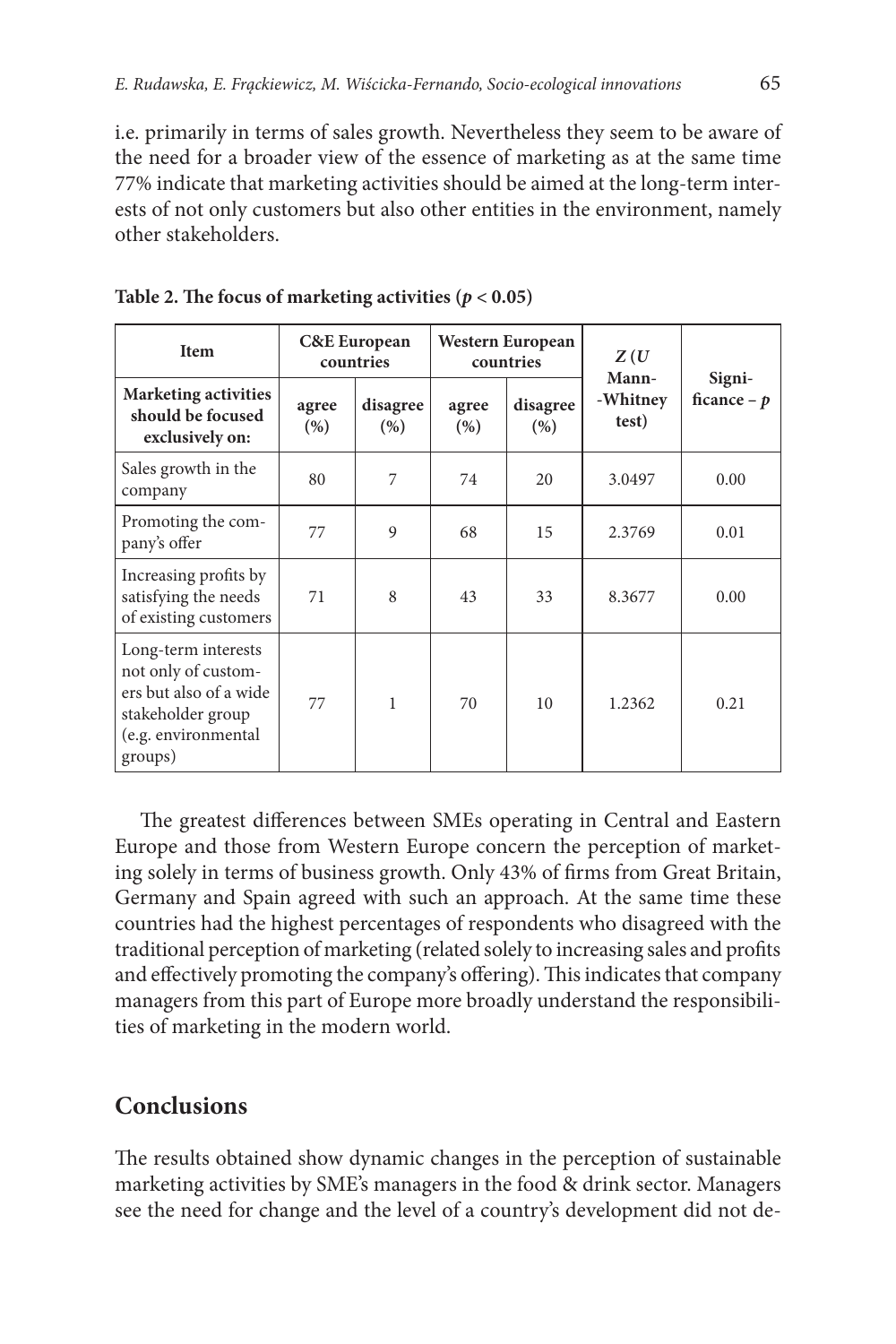termine in any significant way the awareness and attitude to sustainable activities. The research also demonstrated that the strongest perception of the role of sustainable marketing was observed in the developing countries. Such attitudes may result from a greater sense of social responsibility and more restrictive legal norms existing in those countries. On the basis of the results obtained it is possible to conclude that a high degree of economic development does not translate into a higher awareness or greater involvement in the creation of sustainable activities and the undertaking of innovative marketing activities. The way in which company managers understand and perceive sustainable development and the company's role in the environment is of crucial importance. The use of social and ecological innovations in building marketing strategies is the demonstration of the sustainable activities undertaken. Social and ecological innovations require constant monitoring and continued research in order to provide up-to-date information on the strategies implemented by company management as well as the direction of further changes.

An important limitation in this study was the specialist language (terminology) employed in the research tool which was not understandable to all participants. Small company owners, in particular, experienced specific problems with defining particular issues. Neither did the complexity of the research tool facilitate the study since it required that more time be devoted to providing the right answer. Despite the fact that the study was conducted in one of the largest sectors – food & drink – the phenomena observed did not provide the basis for a generalisation of the results obtained to the entire market. On the basis of the analyses conducted it is possible to specify the scale of implementation of marketing strategies that take into account economic, social and environmental aspects in the food & drink industry. The limitations of the study further pertain to the fact that it was conducted only in six of the forty-six European states.

In future the study should be expanded by adding other sectors, as well as other countries. It seems interesting to examine whether legal norms are indeed a factor affecting the scale of implementation of the marketing strategies based on social and environmental innovations. As was demonstrated in the theoretical part defining innovations may be perceived differently by a stakeholder and by a company. For that reason it would be of interest to ascertain the opinions of both of these groups. Owing to the important role of the human factor in the implementation of marketing strategies it would also be justified to examine the sustainable attitude amongst those managing companies. It further seems to be of interest to analyse the direction of the development of socio-ecological innovations in marketing strategy in the food & drink sector.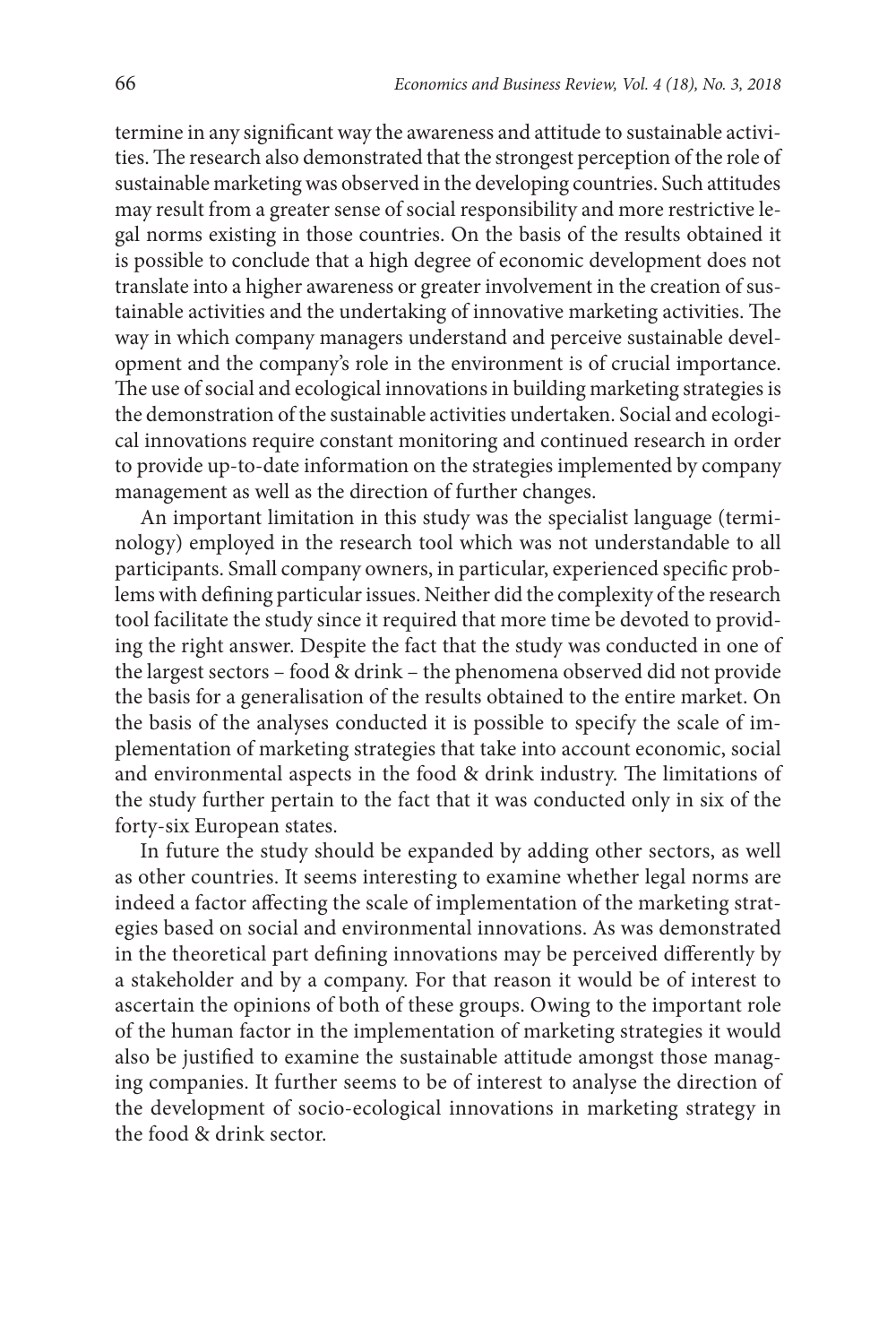# **References**

- Baruk, J. (2013). Innowacje jako czynnik sukcesu organizacji. *Zarządzanie i Finanse, 4*(1), 7-16.
- BCG Report. (2016, January 10-11). The most innovative companies, getting past "Not Invented Here". Boston: BCG Report.
- Bembenek, B. & Moszkowicz, K. (2017). Innowacje społeczne w klastrach − strategiczne wyzwanie w zarządzaniu klastrami. *Handel Wewnętrzny, 3*(368), 300-312.
- Bošković, G., Savić, L., & Mićić, M. (2016, January-March). Innovation as a determinant of competitiveness and development of small and medium-sized enterprises in the republic of Serbia. Т*EME*, 171-185.
- Bossle, M. B., Barcellos, M. D., & Vieira, L. M. (2016). Why food companies go green? The determinant factors to adopt eco-innovations. *British Food Journal, 118*(6), 1317-1333.
- Caiazza, R., Volpe, T., & Audretsch, D. B. (2014). Innovation in agro-food system: policies, actors and activities. *Journal of Enterprising Communities: People and Places in the Global Economy, 8*(3), 180-187.
- Caulier-Grice, J., Davies, A., Patrick, R., & Norman, W. (2012) Defining social innovation. A deliverable of the project: "The theoretical, empirical and policy foundations for building social innovation in Europe" (TEPSIE). European Commission – 7th Framework Programme, Brussels: European Commission, DG Research, 18. Retrieved from http://siresearch.eu/sites/default/files/1.1%20Part%201%20-%20 defining%20social%20innovation\_0.pdf
- Dawson, P., & Daniel, L. (2010). Understanding social innovation: a provisional framework. *International Journal of Technology Management, 51*(1), 9-21. doi: 10.1504 / IJTM.2010.033125
- Drucker, P. (1954). *The practice of management*. New York: Harper & Row.
- European Commission. (2012). Eco-innovation the key to Europe's future competitiveness. Retrieved from http://ec.europa.eu/environment/pubs/pdf/factsheets/ ecoinnovation/en.pdf
- Finch, J. H., Geiger, S., & Harkness, R. J. (2017). Marketing and compromising for sustainability: competing orders of words in the North Atlantic. *Marketing Theory, 17*(1), 71-93.
- FoodDrinkEurope. (2016). A competitive EU food and drink industry for growth and jobs: Ambitions for 2025 – priorities and policy recommendations. Retrieved from [www.fooddrinkeurope.eu](http://www.fooddrinkeurope.eu)
- Gault, F. (2015). *Measuring innovation in all sectors of the economy*. UNU-MERIT Working Paper, 2015-38. Maastricht: UNU-MERIT.
- Graczyk, M., & Kaźmierczak-Piwko, L. (2011). Uwarunkowania dla tworzenia wiedzy i innowacji ekologicznych w przedsiębiorstwie. *Studia i Materiały Polskiego Stowarzyszenia Zarządzania Wiedzą, 45*, 110-120.
- Grimm, R., Fox, Ch., Baines, S., & Albertson, K. (2013). Social innovation, an answer to contemporary societal challenges? Locating the concept in the theory and practice. *Innovation: The European Journal of Social Science Research, 26*(4), 436-455.